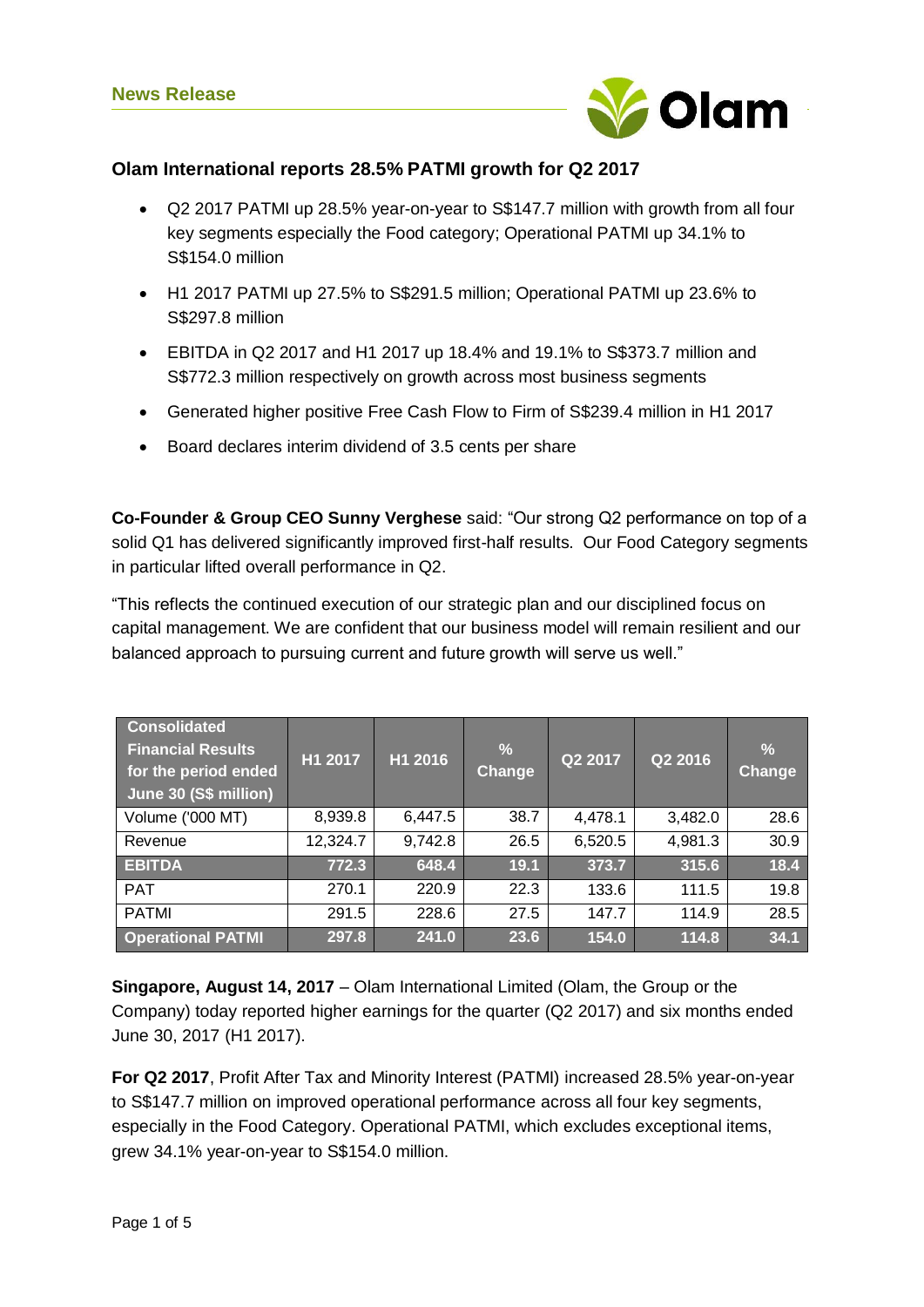

The Group's Earnings Before Interest, Tax, Depreciation, and Amortisation (EBITDA) grew by 18.4% to S\$373.7 million on stronger performance by four of its five business segments, particularly the Food Category. Edible Nuts, Spices & Vegetable Ingredients, Confectionery & Beverage Ingredients, Food Staples & Packaged Foods as well as the Industrial Raw Materials, Ag Logistics & Infrastructure segment<sup>1</sup> all did better than a year ago.

Sales volumes were up 28.6% as most segments registered higher volumes. Revenue grew 30.9% primarily on the higher volumes.

**For H1 2017**, Olam achieved a 27.5% increase in PATMI to S\$291.5 million as improved operational performance offset higher depreciation and amortisation expenses and finance costs, which resulted from strategic acquisitions and capital investments made in 2016. Operational PATMI was up 23.6% at S\$297.8 million.

EBITDA registered 19.1% growth to S\$772.3 million, as growth from the Edible Nuts, Spices & Vegetable Ingredients, Food Staples & Packaged Foods, Commodity Financial Services and Industrial Raw Materials, Ag Logistics & Infrastructure segments offset lower contribution from Confectionery & Beverage Ingredients.

Sales volumes increased 38.7% with growth from all segments, led by enhanced trading volumes in Grains and Edible Oils. Revenue grew by 26.5% on the higher volumes.

Olam generated higher positive Free Cash Flow to Firm of S\$239.4 million in H1 2017 on lower net capital expenditure compared to a year ago (H1 2016: S\$191.2 million).

Net gearing as at June 30, 2017 remained steady at 1.97 times.

The Board of Directors has declared an interim (one-tier tax exempt) ordinary dividend of 3.5 cents per share (H1 2016: 3.0 cents).

# **Segmental Review**

**Olam's Executive Director and Group COO, A. Shekhar** said: "Despite difficult trading conditions in the agri-complex, we achieved strong EBITDA and PATMI growth in Q2 2017. We also delivered higher Free Cash Flow to Firm in H1 2017.

1

<sup>1</sup> *The Industrial Raw Materials segment has been renamed to Industrial Raw Materials, Ag Logistics & Infrastructure to reflect the principal activities of the Gabon Special Economic Zone (GSEZ) within the segment.*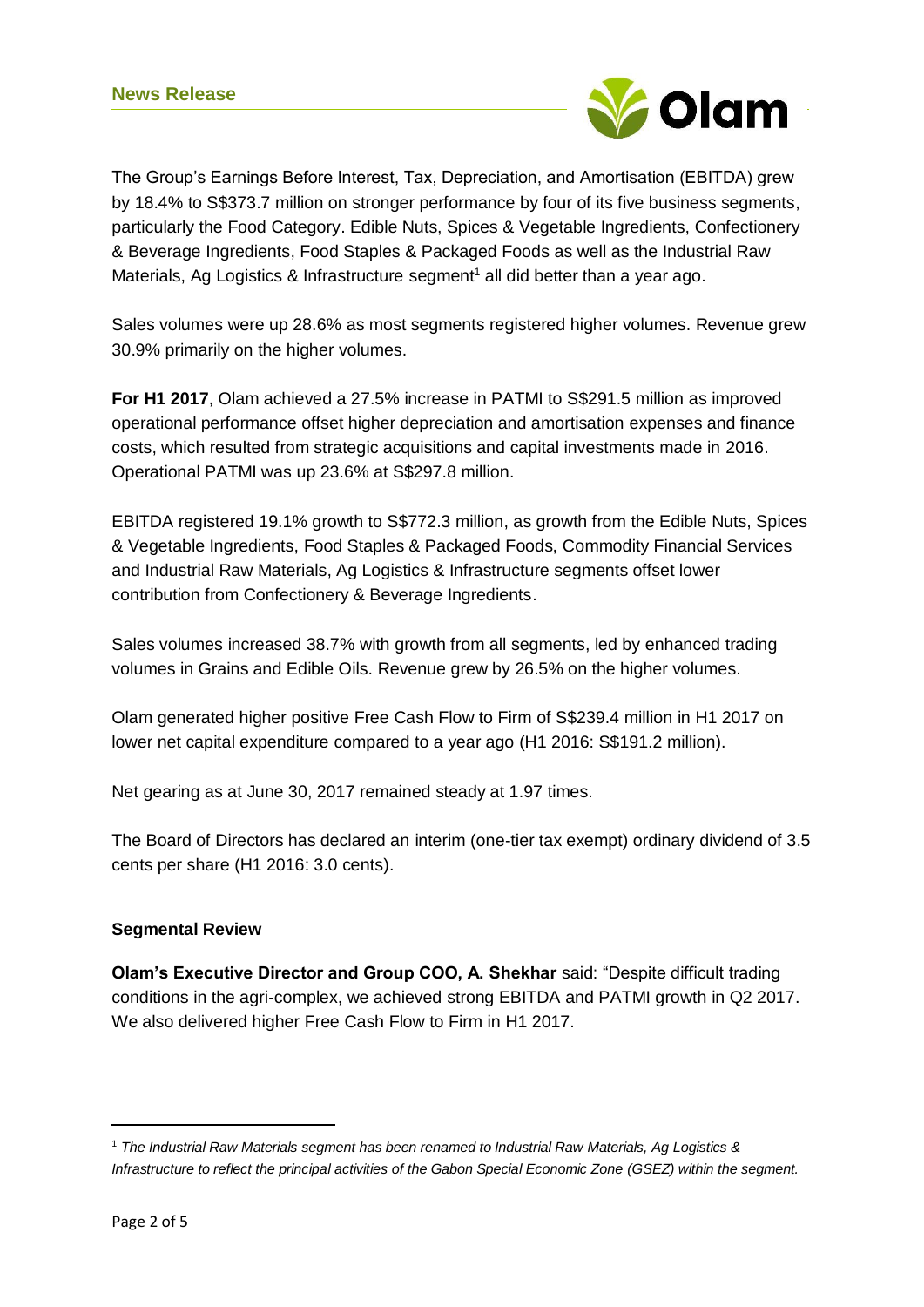

"Our solid performance overall is a result of our strategy to invest selectively in prioritised platforms, maintain a strong cash flow focus and address areas of underperformance decisively."

## **Q2 2017**

| <b>Segment</b>             | <b>Sales Volume</b> |         | <b>Revenue</b> |         | <b>EBITDA</b> |         |
|----------------------------|---------------------|---------|----------------|---------|---------------|---------|
|                            | Q2 2017             | Q2 2016 | Q2 2017        | Q2 2016 | Q2 2017       | Q2 2016 |
| Edible Nuts, Spices &      | 398.3               | 431.6   | 1,142.9        | 1,004.5 | 117.0         | 99.0    |
| Vegetable Ingredients      |                     |         |                |         |               |         |
| Confectionery &            | 552.7               | 450.3   | 2,241.0        | 1,806.6 | 111.6         | 92.3    |
| Beverage Ingredients       |                     |         |                |         |               |         |
| Food Staples &             | 2,981.7             | 2,110.2 | 1,971.5        | 1,383.6 | 99.4          | 79.9    |
| Packaged Foods             |                     |         |                |         |               |         |
| <b>Food Category</b>       | 3,932.7             | 2,992.1 | 5,355.4        | 4,194.7 | 328.0         | 271.2   |
| <b>Industrial Raw</b>      |                     |         |                |         |               |         |
| Materials, Ag Logistics    | 545.4               | 490.0   | 1,165.1        | 786.6   | 44.3          | 40.0    |
| & Infrastructure           |                     |         |                |         |               |         |
| <b>Commodity Financial</b> | N.A.                | N.A.    | 0.0            | 0.0     | 1.2           | 4.4     |
| Services                   |                     |         |                |         |               |         |
| <b>Non-Food Category</b>   | 545.4               | 490.0   | 1,165.1        | 786.6   | 45.5          | 44.4    |
| <b>Total</b>               | 4,478.1             | 3,482.0 | 6,520.5        | 4,981.3 | 373.7         | 315.6   |

*Volume in '000 metric tonnes; Revenue & EBITDA in S\$ million*

### **H1 2017**

| <b>Segment</b>             | <b>Sales Volume</b> |         | <b>Revenue</b> |         | <b>EBITDA</b> |         |
|----------------------------|---------------------|---------|----------------|---------|---------------|---------|
|                            | H1 2017             | H1 2016 | H1 2017        | H1 2016 | H1 2017       | H1 2016 |
| Edible Nuts, Spices &      | 768.5               | 731.9   | 2,054.2        | 1,771.4 | 255.1         | 179.2   |
| Vegetable Ingredients      |                     |         |                |         |               |         |
| Confectionery &            | 1,058.9             | 983.4   | 4,330.3        | 4,057.3 | 186.7         | 197.5   |
| Beverage Ingredients       |                     |         |                |         |               |         |
| Food Staples &             | 6,128.3             | 3,902.5 | 3,947.2        | 2,585.0 | 217.7         | 165.6   |
| Packaged Foods             |                     |         |                |         |               |         |
| <b>Food Category</b>       | 7,955.7             | 5,617.8 | 10,331.8       | 8,413.7 | 659.5         | 542.3   |
| <b>Industrial Raw</b>      |                     |         |                |         |               |         |
| Materials, Ag Logistics    | 984.1               | 829.7   | 1,992.9        | 1,329.1 | 106.5         | 105.2   |
| & Infrastructure           |                     |         |                |         |               |         |
| <b>Commodity Financial</b> | N.A.                | N.A.    | 0.0            | 0.0     | 6.3           | 0.9     |
| Services                   |                     |         |                |         |               |         |
| <b>Non-Food Category</b>   | 984.1               | 829.7   | 1,992.9        | 1,329.1 | 112.8         | 106.1   |
| Total                      | 8,939.8             | 6,447.5 | 12,324.7       | 9,742.8 | 772.3         | 648.4   |

*Volume in '000 metric tonnes; Revenue & EBITDA in S\$ million*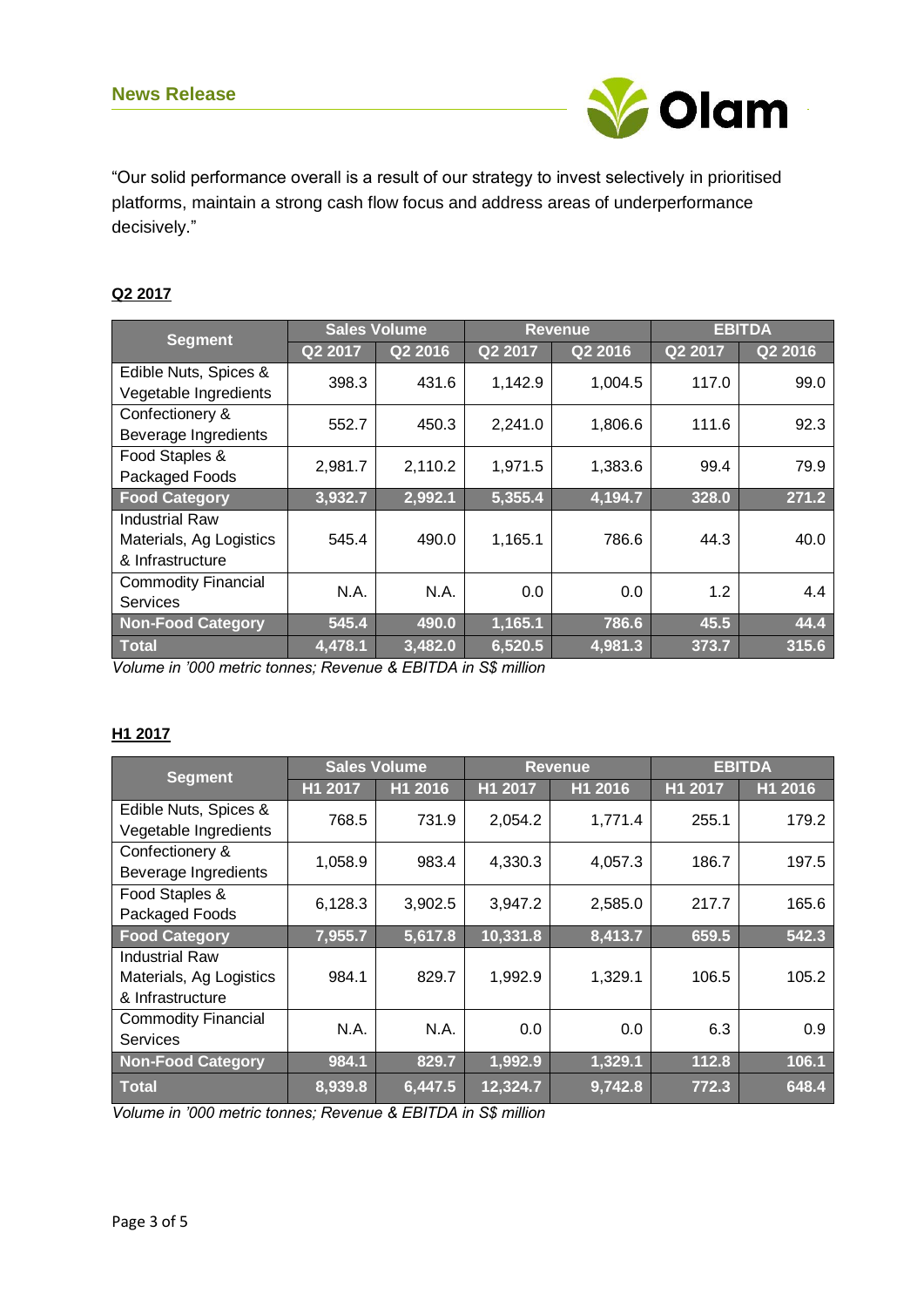

Revenue for the **Edible Nuts, Spices & Vegetable Ingredients** segment grew 16.0% in H1 2017, mainly on higher volumes and higher prices of cashew and peanuts compared to H1 2016. EBITDA grew 42.4%, primarily due to improved earnings from cashews, peanuts, almonds and sesame.

The **Confectionery & Beverage Ingredients** segment recorded a 6.7% increase in revenue on higher overall volumes and higher coffee prices, which was offset by lower cocoa prices in H1 2017. EBITDA declined by 5.5% as higher earnings from the Coffee platform was offset by lower contribution from the Cocoa platform, which experienced headwinds and margin pressure in its supply chain and trading business.

The **Food Staples & Packaged Foods** segment registered a 52.7% increase in revenue mainly on higher trading volumes, especially in Grains and Edible Oils in H1 2017. EBITDA grew 31.5% as most platforms within the segment showed improved performance. Grains was a key growth driver as its origination and trading business, as well as its wheat milling operations in West Africa, continued to perform well.

Revenue for the **Industrial Raw Materials, Ag Logistics & Infrastructure** segment was up 49.9% on higher Cotton volumes in H1 2017. EBITDA edged up 1.2% as improved performance from GSEZ offset underperformance from Wood Products, while Cotton remained steady.

**Commodity Financial Services** also contributed to EBITDA growth with S\$6.3 million in H1 2017 compared to S\$0.9 million a year ago.

# **Outlook and Prospects**

While expecting macro-economic uncertainties to continue through the year, Olam believes its diversified and well-balanced portfolio provides a resilient platform to navigate the challenges in both the global economy and commodity markets. Olam will continue to execute on its strategic plan and pursue growth in its prioritised platforms. It remains focused on turning around underperforming businesses, ensuring gestating businesses reach full potential and delivering positive free cash flow.

Issued on behalf of Olam International Limited by: WATATAWA Consulting, 77 Robinson Road, Robinson 77 #33-00, Singapore 068896